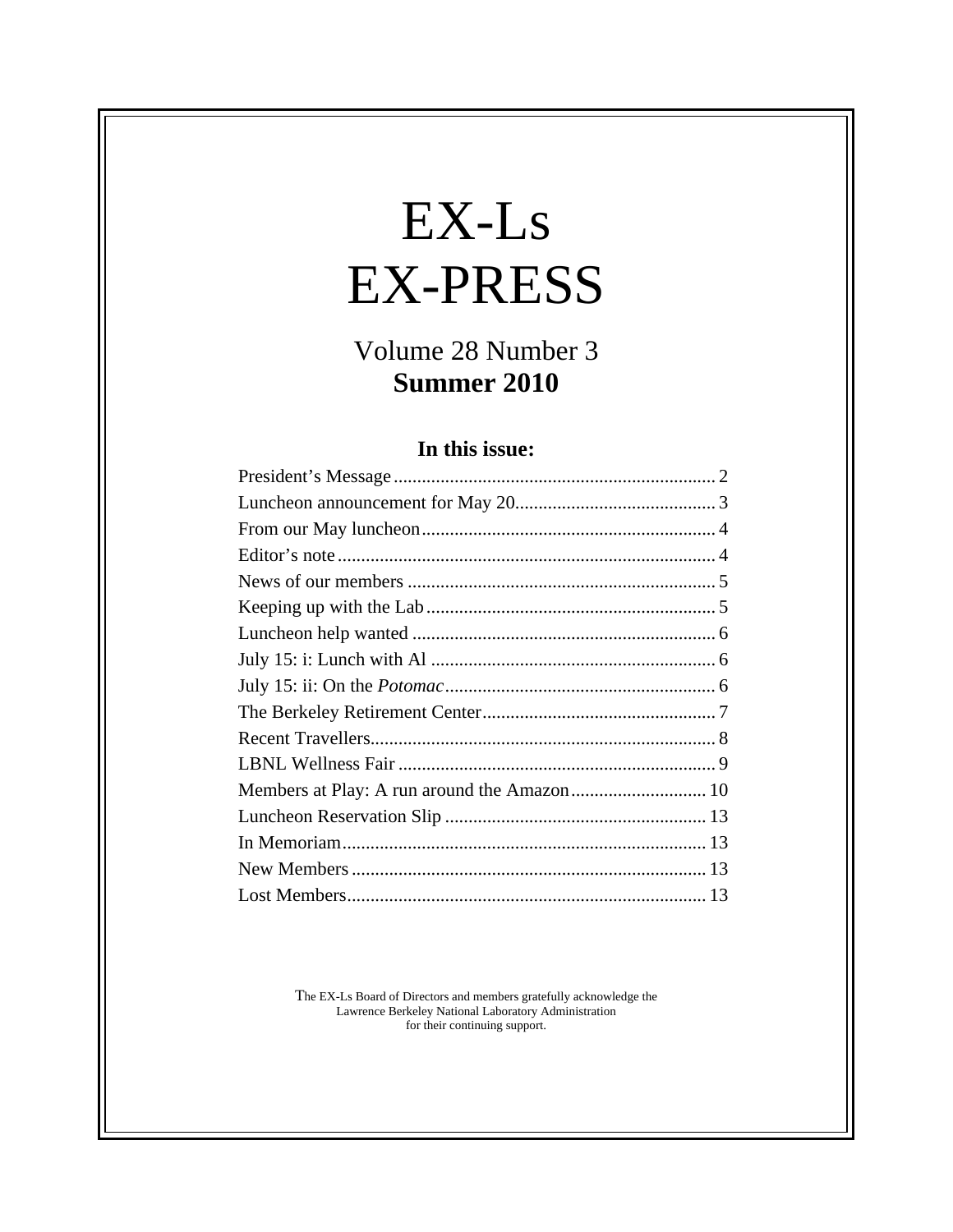Volume 28 #3 Summer 2010 (Published July 2010)

#### **President's Message Rich Sextro**

The President's message usually doesn't report on activities of the EX-Ls Board, but two items from the July 8 Board meeting are worth noting here. First the Board voted to increase the yearly membership dues from \$12 to \$15 for calendar year 2011 memberships – new members still pay no dues for the calendar year in which they join. This is the first dues increase in the history of the EX-Ls and is based on the review and recommendation of the Ad Hoc Membership committee, appointed by the board in January. Organizationally, we've had modest increases in expenses over the past few years. Inflation, while very minor in the past couple of years, has decreased the buying power of that original \$12 – as of the end of 2009, \$26 is needed to provide the equivalent buying power. As a hedge against inflation the committee recommended the dues increase and the board agreed. As a comparison, two of our fellow retiree organizations – UC Retirees at Berkeley (UCRAB) and UC Berkeley Emeriti Association (UCBEA) – have \$15 per year dues. Hopefully, we won't need to revisit this issue for another 28 years.(!) I should hasten to note that the luncheons are intended to be cost neutral – and on average that has turned out to be true. The Board postponed discussion of the Life Membership question to the October Board meeting.

The last newsletter described the initiation of a collaboration between EX-Ls and the lab's Center for Science and Engineering Education (CSEE). Susan Brady, head of the Center, met with the Board to elaborate on ways in which the two organizations can interact. She will also provide a brief summary at the August luncheon. This is an activity where, I believe, EX-Ls can be of service to the lab and to the budding scientists and engineers of the future.

As reported elsewhere in this newsletter, EX-Ls and UCRAB teamed up to sponsor a tour and cruise on the Bay aboard the USS Potomac, FDR's Presidential yacht. I want to take this opportunity to thank our activities coordinator, Vicky Jared, Iola James, UCRAB President and trip coordinator, and Summer Scanlan, UCBRC staff, for their work in arranging for the cruise. The cruise was terrific! For whatever reason – living right, hitting the July fog cycle right or just dumb luck – the weather could not have been better. It had been a number of years since I was last out on the Bay (last time was probably the Larkspur-to-SF ferry) and I had forgotten how spectacular the Bay can be. One of the most interesting sights for me was the construction details of the new eastern span of the Bay Bridge – something one cannot see from driving across the current bridge.

The cruise sailed right underneath the new span, affording an up-close look. All of the false work (the steel substructure) appears to be in place to support the sections of the roadway temporarily while the single tower for the Self-Anchored Suspension span is erected and the suspension cable (one continuous cable) is put in place. From the Bay it is an intriguing bridge. Did you know that there is a pedestrian/bike path running from Oakland to Yerba Buena Island on the southern section of the bridge? [President's message continues on page 6.]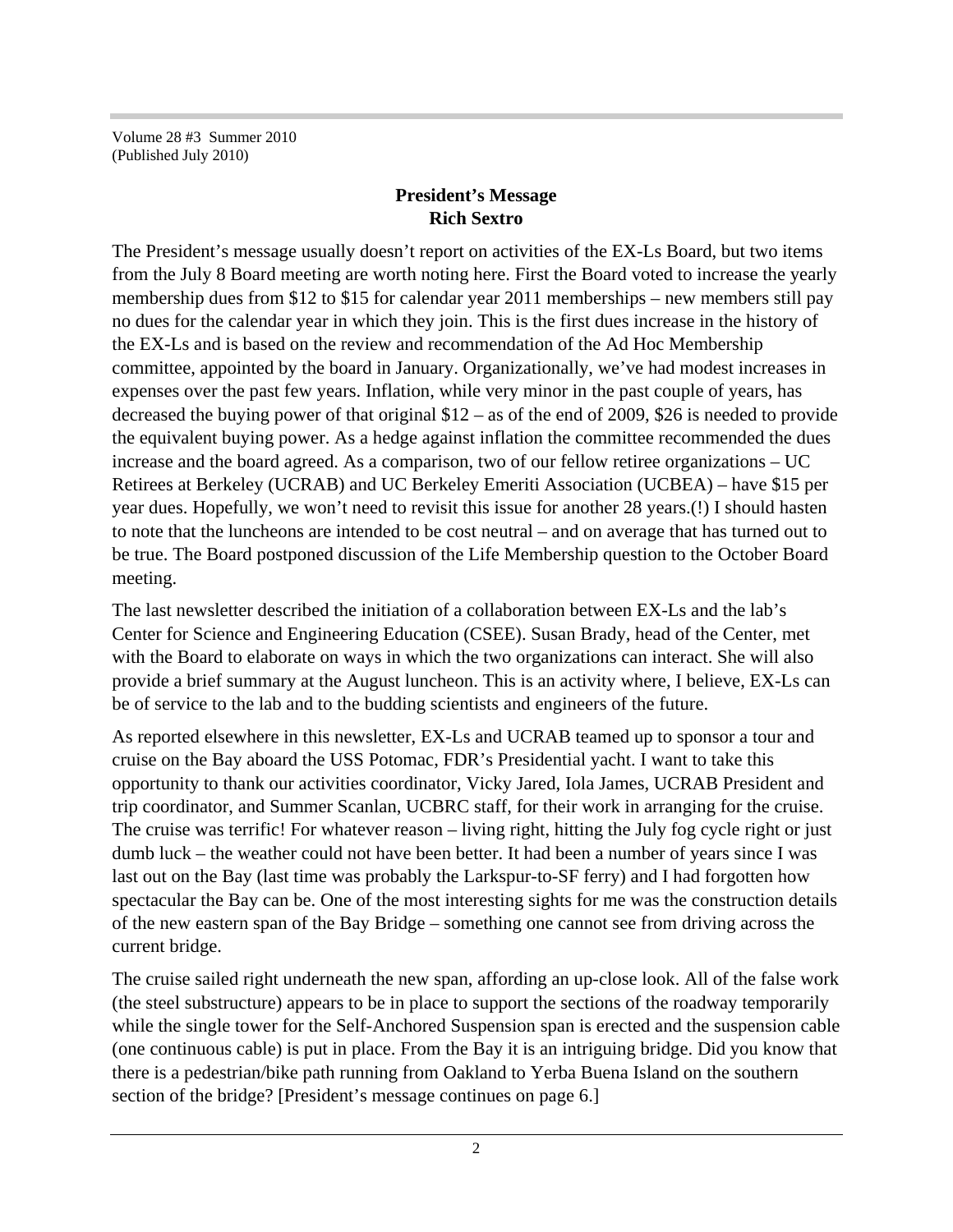

 **2010 Summer Luncheon**

| Date:                | Thursday, August 19, 2010                                                                                                                       |
|----------------------|-------------------------------------------------------------------------------------------------------------------------------------------------|
| Where:               | <b>1919 Fourth Street</b><br><b>Berkeley</b>                                                                                                    |
| Time:                | No-host Bar: 11:30 AM<br>Lunch Served: 12:00 PM                                                                                                 |
| <b>Speaker:</b>      | Judy Campisi, LBNL Life Sciences Division & Buck Institute for<br><b>Aging Research</b>                                                         |
| Subject:             | <b>Aging and Cancer: Rival Demons</b>                                                                                                           |
| Menu:                | Salad / Pork tenderloin with bourbon pepper glaze                                                                                               |
|                      | <b>Clam chowder / Shrimp Louie</b>                                                                                                              |
|                      | <b>Vegetarian selection</b>                                                                                                                     |
| Cost:                | \$25 per person (PREPAID)                                                                                                                       |
| <b>Reservations:</b> | Please make checks payable to EX-Ls. Send to<br><b>Vicky Jared</b><br>4849 John Muir Road<br>Martinez, CA 94553                                 |
|                      | For regular mail, the reservation slip is on page 15. You may<br>also reserve via e-mail to jaredrv01@aol.com, or telephone at<br>925-228-2145. |

**It is imperative that Vicky receive your reservations by August 16, 2010.**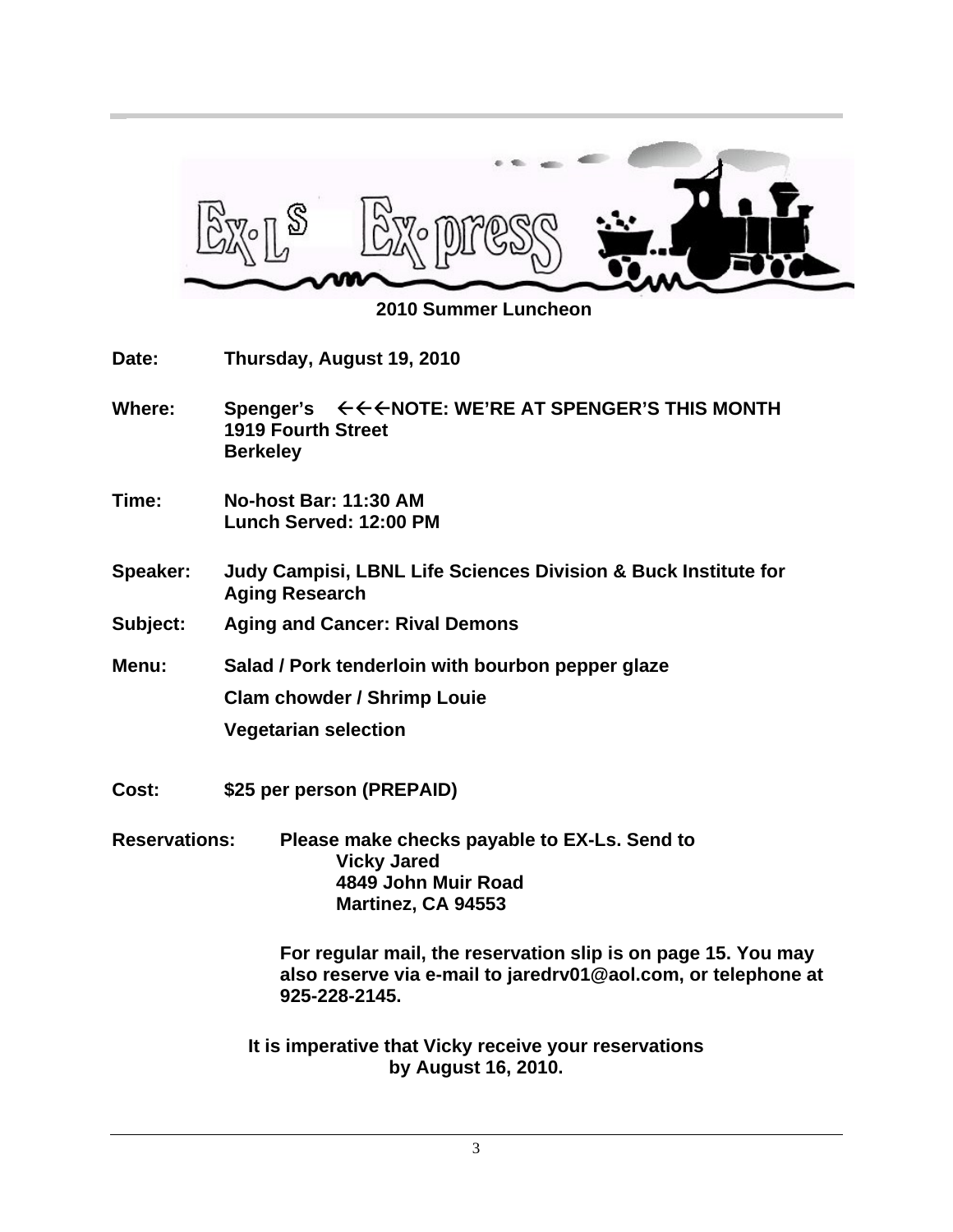#### **From our May Lunch**

*Due to circumstances beyond our control, we have no report of the May luncheon talk.* 

*Luncheon Attendees:* Jose Alonso **Ingeborg Henle** Jan Pusina & Hiroshi Bob Avery **Source Accelerate Victor & Christine Henri** Nishimusa Dick Baker Egon & Annette Hoyer Winnie Baker **Source Source Source Source Source Source Source Source Source Source Source Source Source Source Source Source Source Source Source Source Source Source Source Source Source Source Source Source Source Sourc** Josephine Barrera Gene & Myrna Binnall **Solution** John & Ann Kadyk **Andy Sessler** Jerry Bucher Geores Buttner Gudren Kleist Cudren Kleist Brenda Shank Patrick Cullinane **Richard LaPierre** Ben Shuey Per & Eleanor Dahl Frank & Marie-Agnes Janis & Ned Dairiki Andy DuBois **Example 3** Katherine Lucas Suzanne Stroh Donald & Jean Foster **Search Search Health Cluber** Clyde Taylor Jack Gavin **International Mack & Ann Morgan** Ralph Thomas Norm Goldstein **Bob Mortiboy William Thur** Rick Gough **Rollie Otto Rollie Otto Rollie Otto Rick Allan Zalkin** Harvey Gould Don & Becky Grether Conway Peterson Herman Grunder & Guest Art & Lucille Poskanzer Santos (UCB Harry Heckman Michael Barnett (speaker)

Victor & Christine Henri Art & Lucille Poskanzer

Weiyuan Wu Ingeborg Henle Joe Jaklevic Vicky Jared Clay Sealy John & Ann Kadyk Fred Kirsten **Rich Sextro** Gudren Kleist Richard LaPierre Ben Shuey Bud Larsh Frank & Marie-Agnes Branko Leskovar Katherine Lucas Suzanne Stroh Jeanne Miller Mack & Ann Morgan Ralph Thomas Bob Mortiboy Rollie Otto **Allah** Zalkin Fred Perry **Solution** Jon Zbasnik Conway Peterson Gail St. John & Nina Mike Press Screening) Jan Pusina & Hiroshi Nishimusa William Rankin Bob Schmieder Clay Sealy Andy Sessler Rich Sextro Brenda Shank Ben Shuey Stephens and the state of the state of the state of the state of the state of the state of the state of the state of the state of the state of the state of the state of the state of the state of the state of the state of t Suzanne Stroh Clyde Taylor Ralph Thomas William Thur Allan Zalkin Jon Zbasnik Gail St. John & Nina Santos (UCB Screening)

#### **Editor's Note**

This is an anomalous issue in that the number of new members reported is significantly greater than the number of decedents (see the penultimate page). Several of the notes in this NL could have been accompanied by photos, but printing them here would involve considerable expense. In recompense, photos of the Ghiorso lunch, the Potomac cruise and the Wellness Fair have been posted at [www.picasaweb.google.com/EXLpics](http://www.picasaweb.google.com/EXLpics), the EX-Ls photo site. The October Board meeting will be in 54-130B unless the room is pre-empted, in which case a note will be posted on the door (see the calendar on the back cover). If you have comments on the newsletter in general, or suggestions for articles, you can contact me at david\_stevens@comcast.net, at 1107 Amador Ave, Berkeley 94707, or 510-524-2904. // dfs

#### **President's Message (continued)**

I don't know whether Google is going to make us all a lot smarter or just more distracted, but it led me to a fascinating website describing the new Bay Bridge construction: <http://baybridge360.org> (that's how I learned that its called a self-anchored suspension span). This interactive site shows time-lapse movies of the roadway replacement activities East of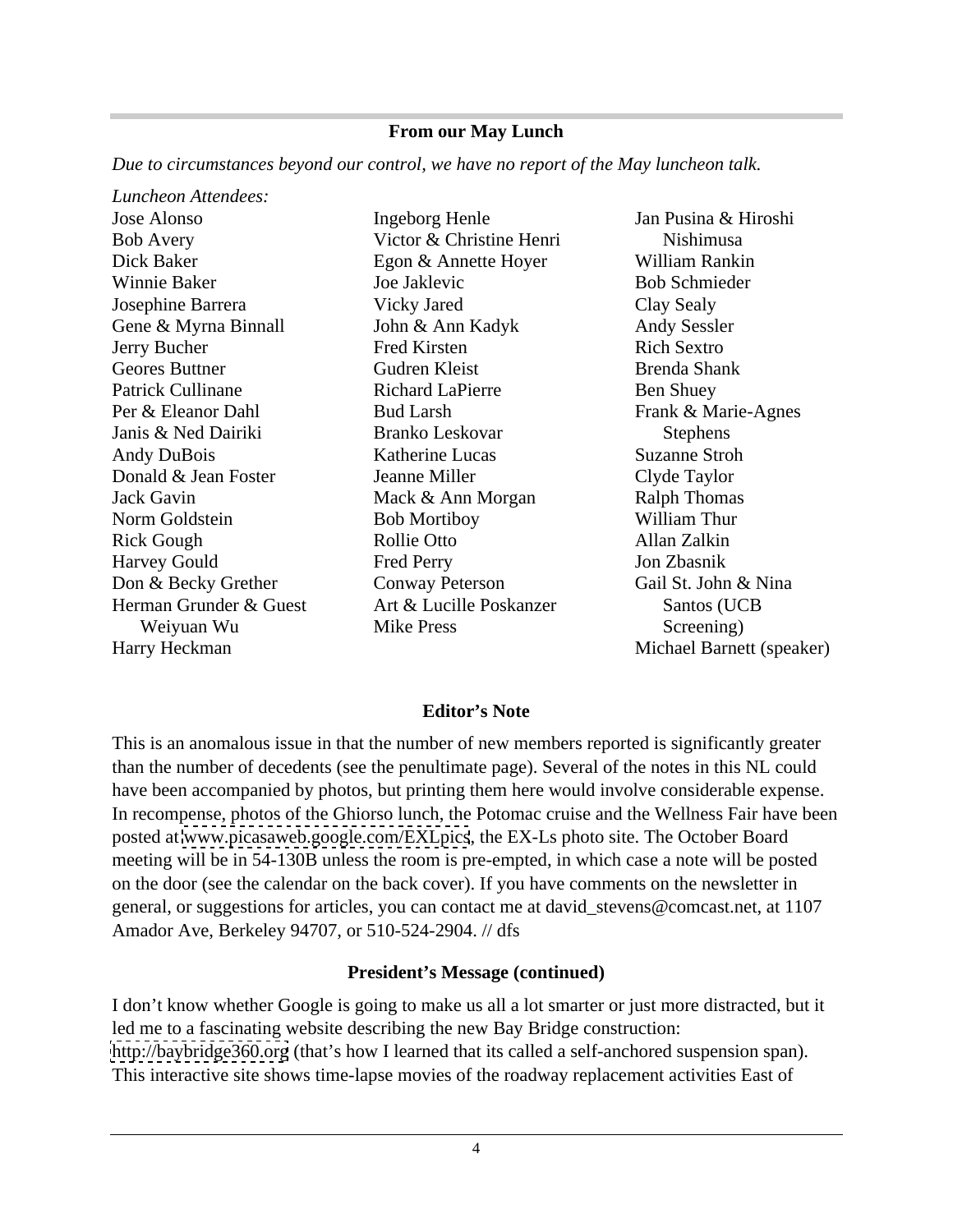Yerba Buena (Labor Day weekends 2007 and 2009), and a slick computer animation fly-through of the new tower portion of the bridge, among many other things. Check it out…

In addition to helping with the Potomac cruise, the UCB Retirement Center works closely with the four UC retiree organizations (EX-Ls, UCRAB, UCBEA and the President's and Regents' Retiree Association, PARRA). In turn, each of these organizations has two members who sit on the UCBRC Policy Board. Our representatives have been Gene Binnall and Don Grether. Gene has just completed his second tour of duty (each representative serves two years). On behalf of the Board and the EX-Ls membership, I want to thank Gene for his four years of service on the Policy Board. The Ex-Ls Board has appointed me to join Don Grether (who has another year of service) as representatives on the Policy Board.

The Retirement Center sends out its newsletter, the CenterPiece, to all UC retirees associated with Berkeley. In addition to its usual listings of information and opportunities for retirees, the summer issue of CenterPiece included an announcement about and sign-up form for the EX-Ls. As of this writing, fifteen new members have joined us as a result. For those of you reading our newsletter (or my column…) for the **first** time, welcome. We hope to see you at one of our events. The next one will be the August luncheon at Spenger's where the speaker will be Judy Campisi, who has appointments in the Life Sciences Division at the lab and at the Buck Institute for Age Research. Judy's talk, "Aging and Cancer – Rival Demons", should be of more than passing interest for most of us.

#### **News of our members (and others of note)**

**Ghiorso** Sightings**:** Lee Schipper reports having seen Al Ghiorso on Tuesday, July 13, "cycling on Colusa on his amazing three wheeler with flags waving. Probably in search of element 118. I should be so lucky to cycle like that at 65!" Then **Bob Schmieder** took Al to lunch at the LBNL cafeteria on July 15, his  $(A'')$  95<sup>th</sup> birthday. Bob's report of the event may be found later in this NL. Bob himself was scheduled for surgery on Monday, July 19.

After missing totality in China in 2009, **Bill & Mabry Benson** caught the 2010 eclipse on Anaa Atoll, 4-500K east of Tahiti; there are some pix at <http://gallery.me.com/whbenson#100238>

Lost Members: We are now maintaining a list of lost members near the back of each issue (page 18 in this one). If you have a valid current address for any of them, please let our membership coordinator know: Suzanne Stroh, 530 Curtis St., Albany 94706, 510-524-1953, scstroh@gmail.com.

#### **Keeping Up with the Lab**

There is a new vehicle for keeping up with the work and people at the Lab, the *Friends of Berkeley Lab* website [\(http://www.lbl.gov/LBL-PID/fobl/](http://www.lbl.gov/LBL-PID/fobl/)). (Note: This is a CASE- SENSITIVE URL.) It offers a weekly newsletter, access to Lab tours, previews of coming events (including *Science at the Theater*), and links to the Lab's social networking efforts on YouTube, Facebook, Twitter, and Flickr. The July 16 newsletter featured articles about bacterial transplants, arsenic removal from water, introducing pre-college students to microbiology, and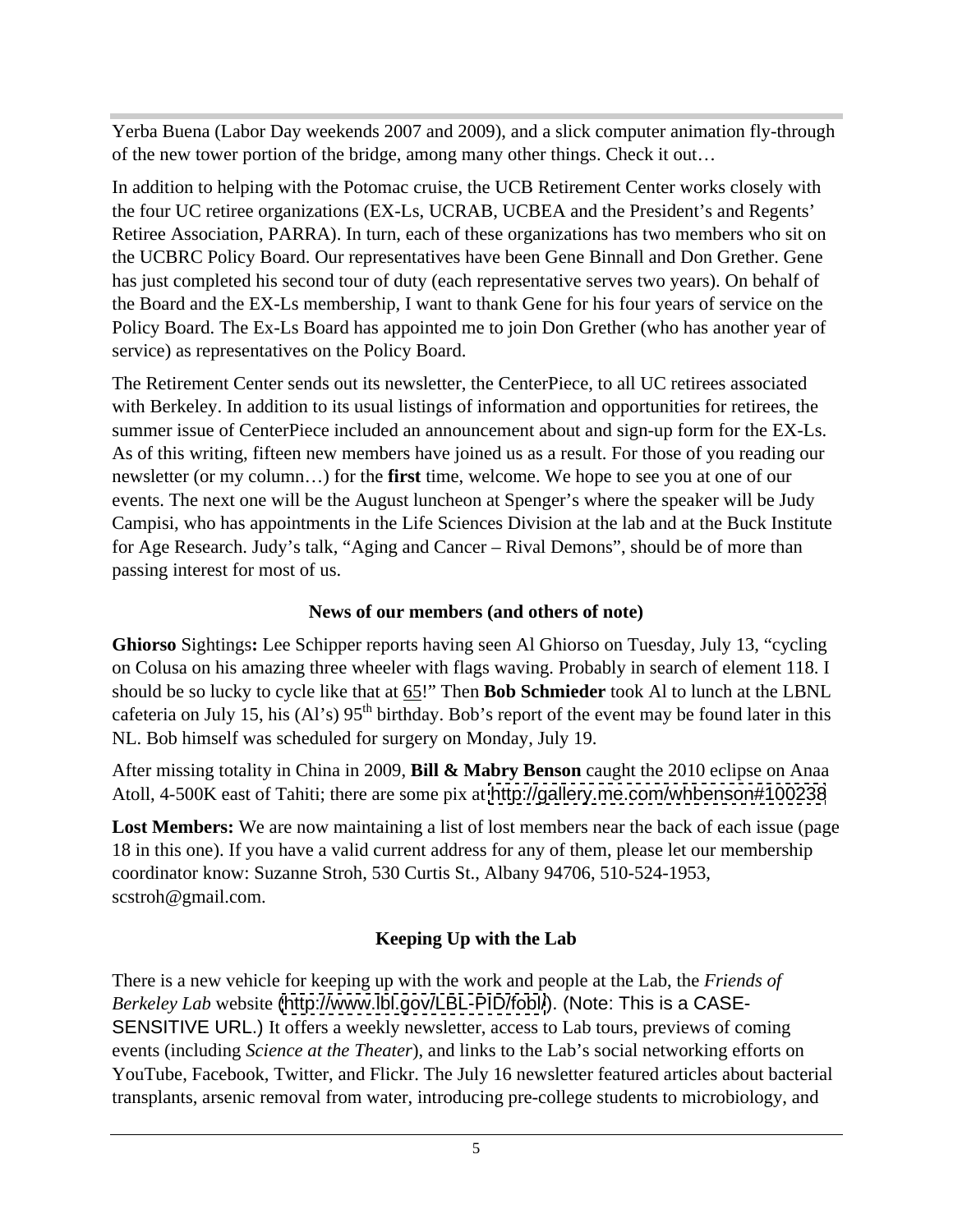the Lab's new outreach to the community, the Community Advisory Group. A continuing feature is the growing video glossary (of scientific terms).

#### **Luncheon Help Wanted**

Our hardworking Activities Chair can use some help. If you are a fairly regular attendee at the EX-Ls lunches and would be able to come early (11:30), we can put you to work! Vicky often needs help managing the flow of traffic as luncheon attendees check in, and having an assistant to help with check-in, raffle tickets, etc. would be greatly appreciated. Besides, coming early will give you choice of the best seat in the house! If you can help out for the August luncheon, please send Vicky an email at jaredrv01@aol.com. Thanks!

#### **July 15: i Lunch with Al**

Albert Ghiorso turned 95 on Thursday, July 15, 2010. To mark the occasion, his biographer Bob Schmieder brought him to the Lab for lunch, and invited all to drop by. While some received the last-minute invitation too late to attend, about 15 people came by, including three high-school students who had the opportunity to meet the man who had been central to the extension of the periodic table of the elements from atomic numbers 95 through 106. A birthday cake read "Happy 95<sup>th</sup> Birthday Albert," and a poster displayed newspaper clippings dating back to the 1940's, when Al began his 60-year quest for new elements. Albert also displayed a sample of his prolific "doodle" creations, an art form all to itself. Many people sent cards in the mail and e mail messages, including his European colleagues and fellow element-hunters Matti Nurmia, Pirkko and Kari Eskola, Peter Armbruster, Yuri Oganessian, and Adam Sobciewski.

If you missed the event and wish to send greetings, you can mail them to his home (Albert Ghiorso, 687 Vincente, Berkeley, CA 94707) or e-mail to Bob Schmieder (Schmieder@nanologic.com). Four photos from the event are posted on the EX-Ls photo site (see the url on the back cover); photos and a few Ghiorso doodles, are also posted on the biography page [www.schmieder.com/ghiorso](http://www.schmieder.com/ghiorso).

#### **July 15: ii**

#### **On the Presidential Yacht** *Potomac***, FDR's "Floating White House"** *Photos of the cruise have been added to the EX-Ls photo site (url on back cover)* **Vicky Jared**

A total of 80 members from UCRAB (UC Retirees Association at Berkeley), EX-Ls, UCB Emeriti, and UCOP retirees were signed up for a cruise on the Bay aboard the USS Potomac on Thursday, July 15, 2010. This event was organized by Iola James, UCRAB, Summer Scanlan, UCBRC, and Vicky Jared, EX-Ls. Those attending from EX-Ls were: James Bettencourt, Becky & Don Grether, Connie & Edward Grondona, Jeanean & Joe Jaklevic, Vicky & Richard Jared, Nancy & Victor Montoya, Martha & Hiromi Morimoto, Anita & Charles Ogden, Maggie & Ron Petersen, Susan Peterson, and Rich Sextro. In total there were more than 120 passengers on the yacht.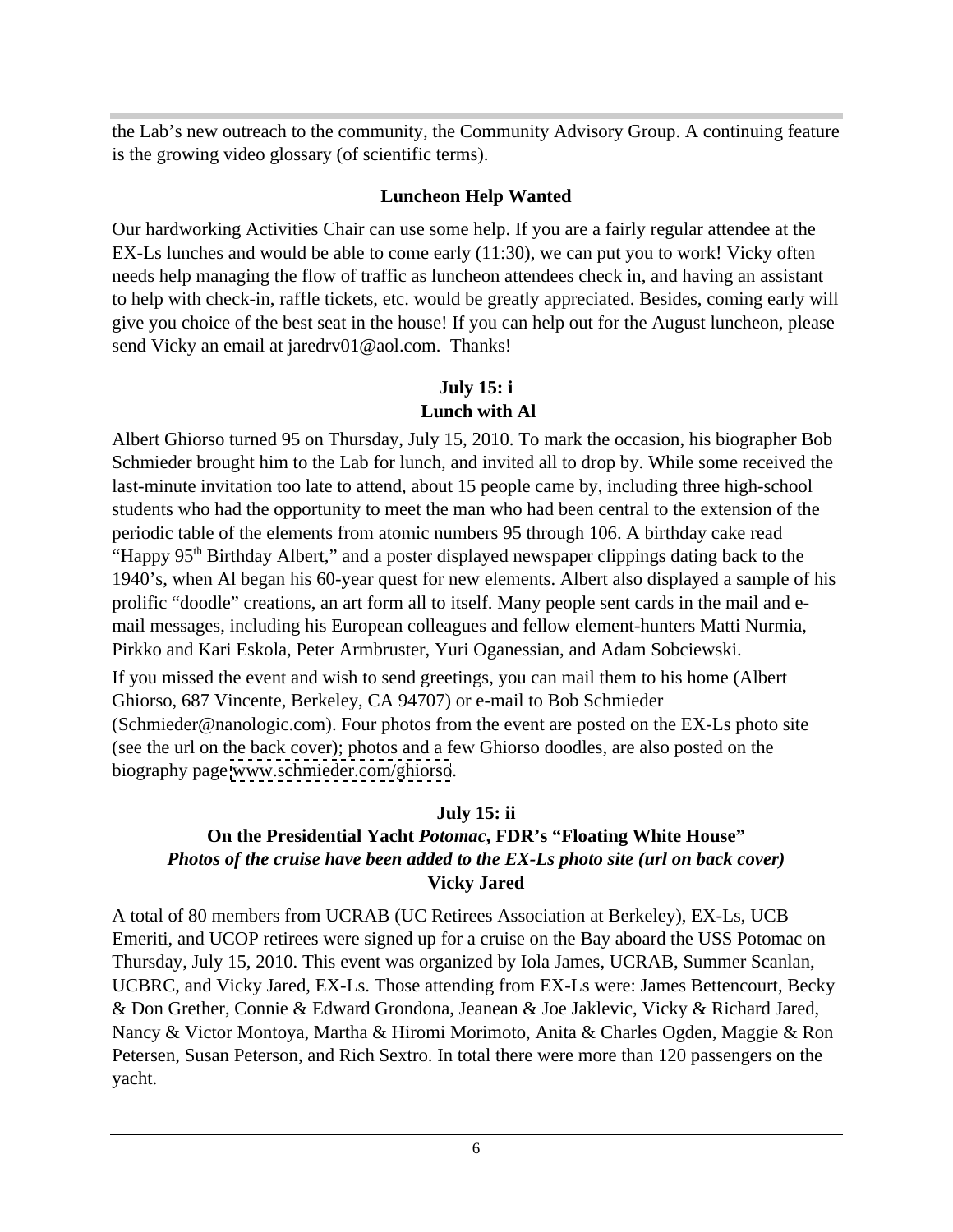At our May, 2007 luncheon a docent from the Potomac gave a presentation on the "Floating White House" and ever since then we have been thinking about organizing a tour and cruise. We had a wonderful day departing from Jack London Square, cruising along the Estuary and under the Bay Bridge, around Angel Island, by Alcatraz, the S.F. waterfront and then back under the bridge. We had an excellent view of the new span. The two-hour trip included a brief history film prior to the cruise, 10 docents on board for one-on-one discussion, freedom to explore the yacht and just enjoy the scenery. The weather was perfect—no fog! A few members enjoyed the excellent cuisine around Jack London Square after the cruise. Good camaraderie and fun was had by all.

The Potomac was originally commissioned the USCG Cutter Electra in 1934. In 1936 it was renamed the USS Potomac and served as Franklin Delano Roosevelt's Presidential Yacht until his death in 1945. The yacht is not as fancy as one would imagine for a president, but it served his needs while keeping expenses down during those difficult budget times. Since then the yacht changed hands four times, ending up in Oakland. President Reagan authorized the restoration of the Potomac, and over a 12-year period \$5 million was spent to restore the 165-foot-long vessel as a memorial to FDR.

More than a quarter of a million people have visited and sailed aboard the former President's beloved "Floating White House" since it opened to the public in the summer of 1995. If you wonder what to do some day, take a cruise on the Potomac—you won't be disappointed. Take a jacket and hat for those windy moments sailing the waters in front of the Golden Gate Bridge. For more information and how to book a cruise, go the to Potomac's web site <http://www.usspotomac.org>.

#### **From the Berkeley Retirement Center <http://thecenter.berkeley.edu> Patrick Cullinane**

Financial Education from Fidelity: Fidelity Retirement Services has joined with UC this summer to offer two financial education workshops and help desk services tailored for UCBRC constituents. Take advantage of these free sessions to learn more about your UC Retirement Savings Plans.

*Creating a Plan for Lifetime Income in Retirement*: Learn how to create a retirement income plan, assess financial risks in retirement and take advantage of UC Retirement Savings Program tools and resources.

Friday August 6 9:30am-11am Thursday August 19 9:30am-11am

*Accessing Your Account Online*: Learn more about using online tools for managing UC Retirement Savings Program investments

Friday August 6 11am-12 noon Thursday August 19 11am-12 noon

To register for these classes, call Fidelity at 800.642.7131.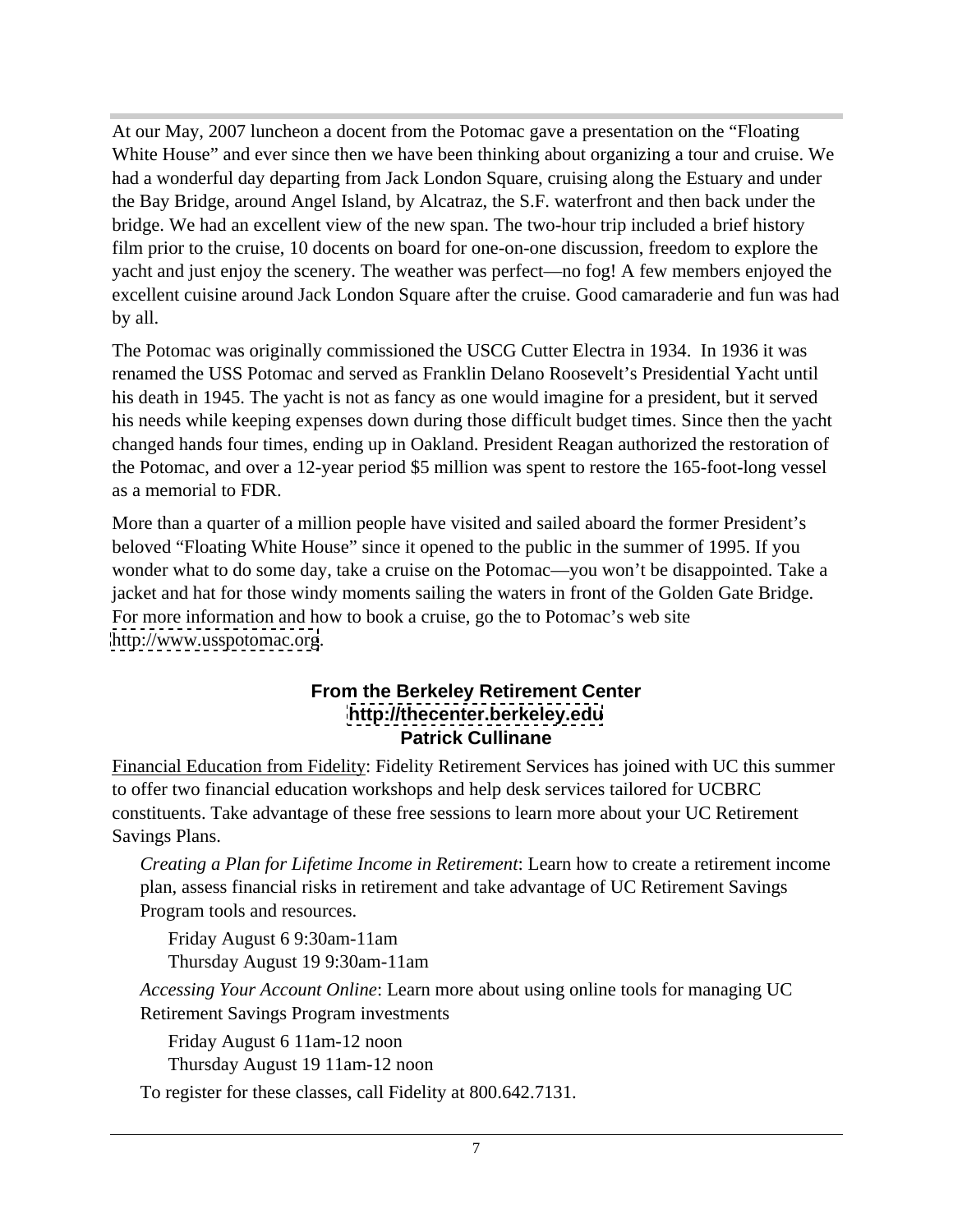*Fidelity Help Desk drop-in sessions*: Stop by and ask a Fidelity Retirement Services counselor general questions about the UC Retirement Savings Program and to gather educational materials. No registration or appointment is necessary.

University Hall Rm. 150, Berkeley Friday August 6 12 noon- 1pm Thursday August 19 12 noon- 1pm

- A new Learning in Retirement course: Alex Filippenko has organized a course on *The Golden Age of Astronomy*, which will meet Tuesdays, 1-3 PM, August 31 and September 7, 14, and 21. Details are available from the Retirement Center. There are no fees for LIR courses, but advance registration is required. For information or to register, please e-mail ucbrc@berkeley.edu or call (510) 642-5461.
- OLLI: The publication schedule of the EX-Press does not mesh well with the advance information that is available from Osher Lifelong Learning Institute at Berkeley. If you wish to keep aware of their offerings, you should ensure that you are on their mail or e-mail distribution list so that you receive program information directly from OLLI in a timely fashion. You can check them out at [www.olli.berkeley.edu](http://www.olli.berkeley.edu).



**Recent Travellers**

The purpose of this column is simply to provide the names of recent (covering only the last calendar year and this one) travellers, so that those who are considering these same destinations might have a potential source of useful information and helpful hints. (Not all of these have been previously reported in the EX-Press.) Please let me know if you think this is a useful addition to the EX-Press. Also, please let me know if you have taken an interesting trip in the last year or so.

| Year | Traveller(s)                                     |
|------|--------------------------------------------------|
| 2010 | Bill & Mabry Benson                              |
| 2010 | Brenda Shank & Bud Larsh                         |
| 2009 | Vicky & Richard Jared                            |
|      | 2009/10 Bill & Mabry Benson; Janis & Ned Dairiki |
| 2009 | Edward & Mildred Bennett; John & Ann Kadyk       |
| 2009 | <b>James Bettencourt</b>                         |
| 2009 | Dave & Sally Stevens                             |
| 2010 | Dave & Sally Stevens                             |
|      |                                                  |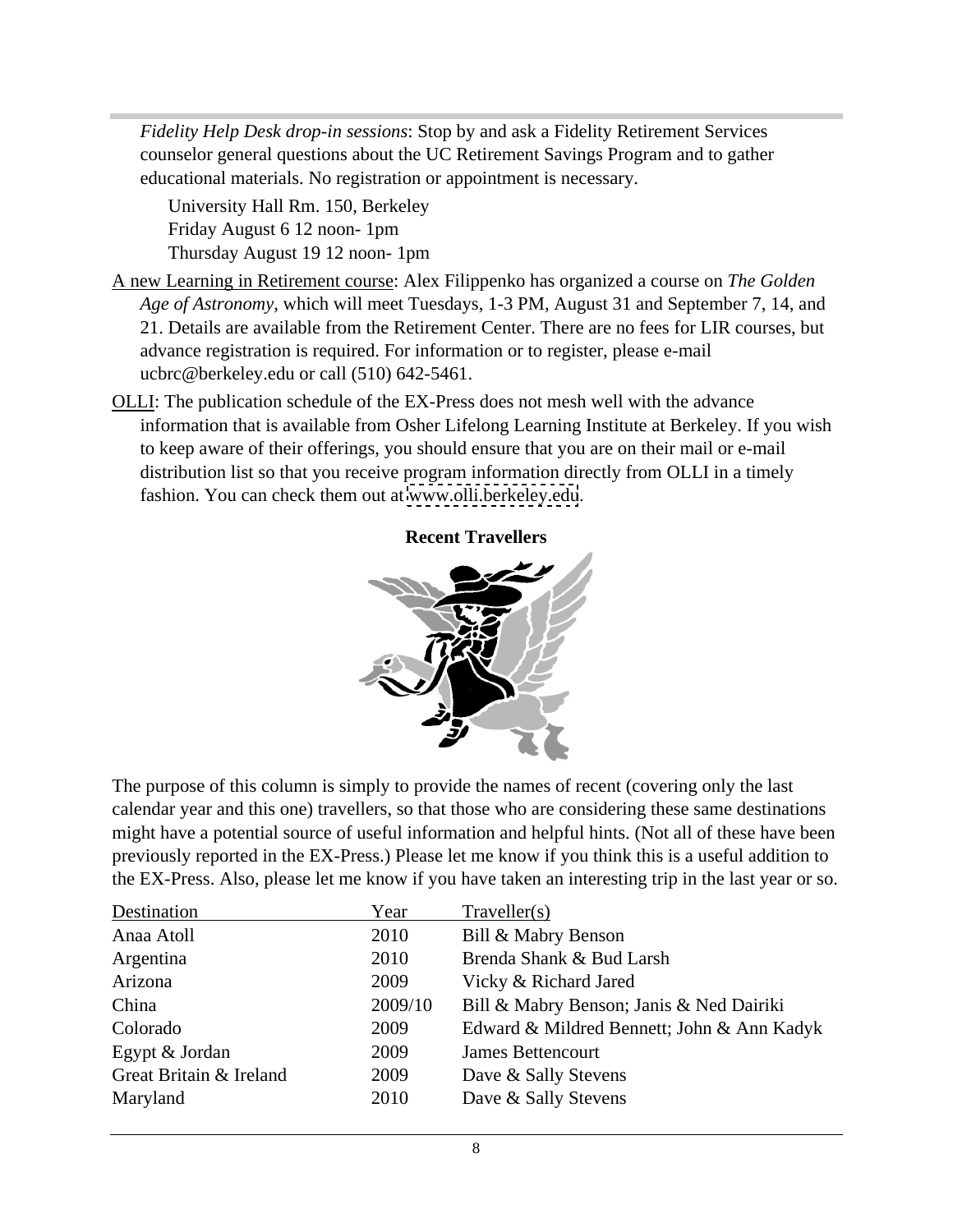| Maui                      | 2009    | Brenda Shank & Bud Larsh                 |
|---------------------------|---------|------------------------------------------|
| New Hampshire             | 2009    | Igor Blake                               |
| Oregon                    | 2009    | Dave & Sally Stevens                     |
| Patagonia                 | 2009    | Bill & Mabry Benson                      |
| Philadelphia and environs | 2009/10 | Dave & Sally Stevens; Brenda Shank & Bud |
|                           |         | Larsh                                    |
| Portugal                  | 2009    | Bud Larsh & Brenda Shank                 |
| Russia (Volga)            | 2009    | Igor Blake                               |
| Scotland                  | 2009    | Igor Blake                               |
| South Africa              | 2009    | Tom & Ione Elioff                        |
| South Dakota              | 2009    | Jose Alonso                              |
| Spitzbergen & Greenland   | 2008    | John & Marianne Apps                     |
| Tunisia                   | 2009    | <b>Andy Sessler</b>                      |
| Uganda                    | 2009    | Don & Becky Grether                      |
| US at large (19 states)   | 2009    | Winnie & Tracy Baker                     |
| Utah                      | 2009    | John & Ann Kadyk                         |
| Virginia                  | 2009    | Sig & Cindy Rogers                       |
|                           |         |                                          |

#### **LBNL Wellness Fair Vicky Jared**

The Laboratory's Health Care Facilitator (HCF) Program hosted a successful Sixth Annual Summer Wellness Fair at the Laboratory on June 3, 2010. The HCF Program is designed to expand health plan customer service to members who are experiencing difficulty dealing with their health care providers in the areas of care access, administrative, benefits coverage, and consumer education issues. The purpose of the Wellness Fair is to provide access to health care representatives and other organizations on-site so employees can pick up information or discuss health plans. Also, various LBNL clubs, who promote exercise and dance activities, were represented. EX-Ls participated as an organization that provides a means of maintaining ties both to the Lab and with other retirees, and allows access to a variety of activities.

Vicky Jared represented EX-Ls at the Fair and had a table set up with our Newsletters, Photos of lunches and events, brochures to hand out and cookies and candy to give away. It was a good day (actually warm), the usual health care vendors were present and gave out fun promotional items, various Lab clubs demonstrated their activities, good rock & roll music in the background (for those of us who like to dance and enjoy the good old sounds), and a fairly good crowd attended. It was fun to watch the students, post docs and other young members pass by the EX-Ls table look at the cookies and Jelly Belly gummy treats, look at the retirement sign, and then looked to Vicky for the okay sign to take a treat. All went well and all the treats were gone.

UCBRC's table was next to Vicky so we could share talking with employees. I would say UC had about 25-28 people sign up for the pre-retirement consultation, and when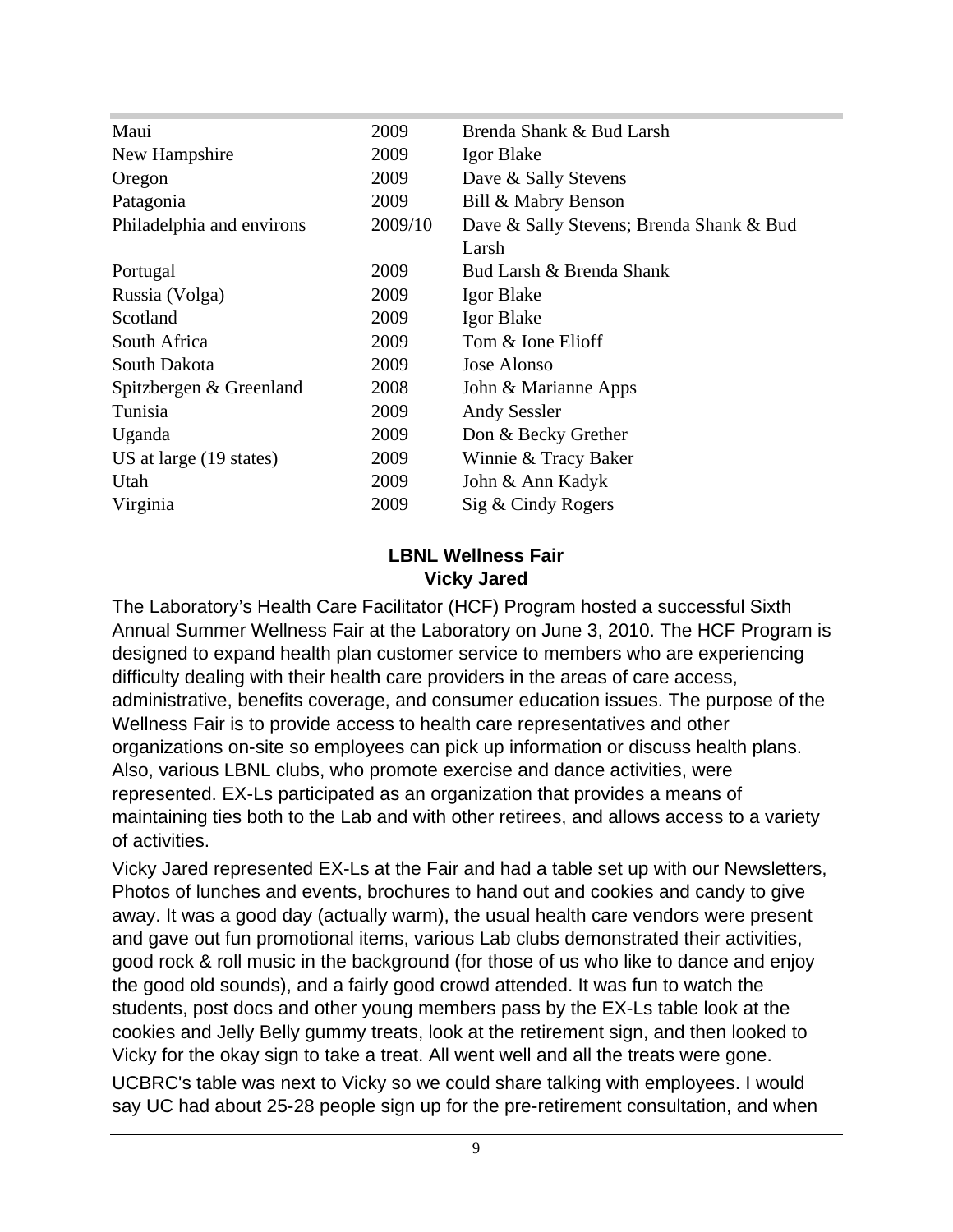they finished talking with Summer Scanlan Vicky would promote EX-Ls. We should see some of those folks sign up this year or in the next 2-3 years.

Vicky spoke with a HCF representative and confirmed that all retirees will continue to receive an EX-Ls brochure in their retirement packet, so we know our information is definitively passed along.

A few photos from the Fair are posted on the EX-Ls photo site (see the url on back cover).

### **Members at Play A Run Around the Amazon** *(wherein our correspondent combines two of his playful modes)* **Geores Buttner (a report of a sort by our road-running sport)**

DAY ONE: MACAPA, BRAZIL; on the equator at the northernmost mouth of Rio Amazonas Departed at dawn from the Amazon. There was quite a chill that morn in Brazil. Ran quite swiftly - from Macapa got all the way to Amapa. That's half way to French Guiana and on only one banana. Got official okay at Oiapoque to cross the river – but such a shiver! That crossing meant tossing: The dugout canoe blew widely askew.

#### FRENCH GUIANA; and the Pygmies

French Guiana was gained but the energy drained. And nowhere around a road could be found. Then a trail appeared: Onto it we veered; 'twas all in a jumble so Dad took a bad tumble, at a terrible cost 'cause the trail became lost. Suddenly, we heard a loud deep voice bellow; out it came from this savage looking fellow. Stood at a height all of three-foot-one while pointing at Dad a six-foot-two blowgun. He hollered, "Who is that gimp with the really bad limp?" Sighed Dad, "Made a big bungle of my run through this jungle." The pigmy replied (his blowgun aside) "Come to my village, have some sup; then my daughters fix you up." His daughters they sat, chewing on roots, then spitting the juice into old boots. "Have a cup of this brew, you'll be good as new!" Toasting the host, Dad chug-a-lugged it down, bubbles and all, without even a frown. Then, feeling no pain ran off like insane!

#### SURINAM, GUYANA, a Siesta, and Temporarily Back into Brazil

Had a road then to run on so a town was soon come on. Ran another good pace from that town called Regina; made it to Surinam and a town called Albina. We did not desire at all to give Devil's Island a call: Had a need without fail to stay out of a jail. We shoved down another banana then quickly took off to Guyana. But by the time we got to Georgetown the capital of more running sans rest we were not capable. So took a short siesta then ran to Boa Vista. Went south through Mabura Hill and back into old Brazil. No boas were found; did not hang around. Back north then we tore on Route One-Seven-Four.

#### VENEZUELA; Angel Falls, and Rio Oronoco

'Twas no picnic Dad can tellya getting into Venezuela. That Serra Pacaraima Range at the border: A runner's nightmare made to order! Adding to the problema there was the aroma of rum in the air. Dad's delicate nose kept running off course in a thirsty attempt to locate the source.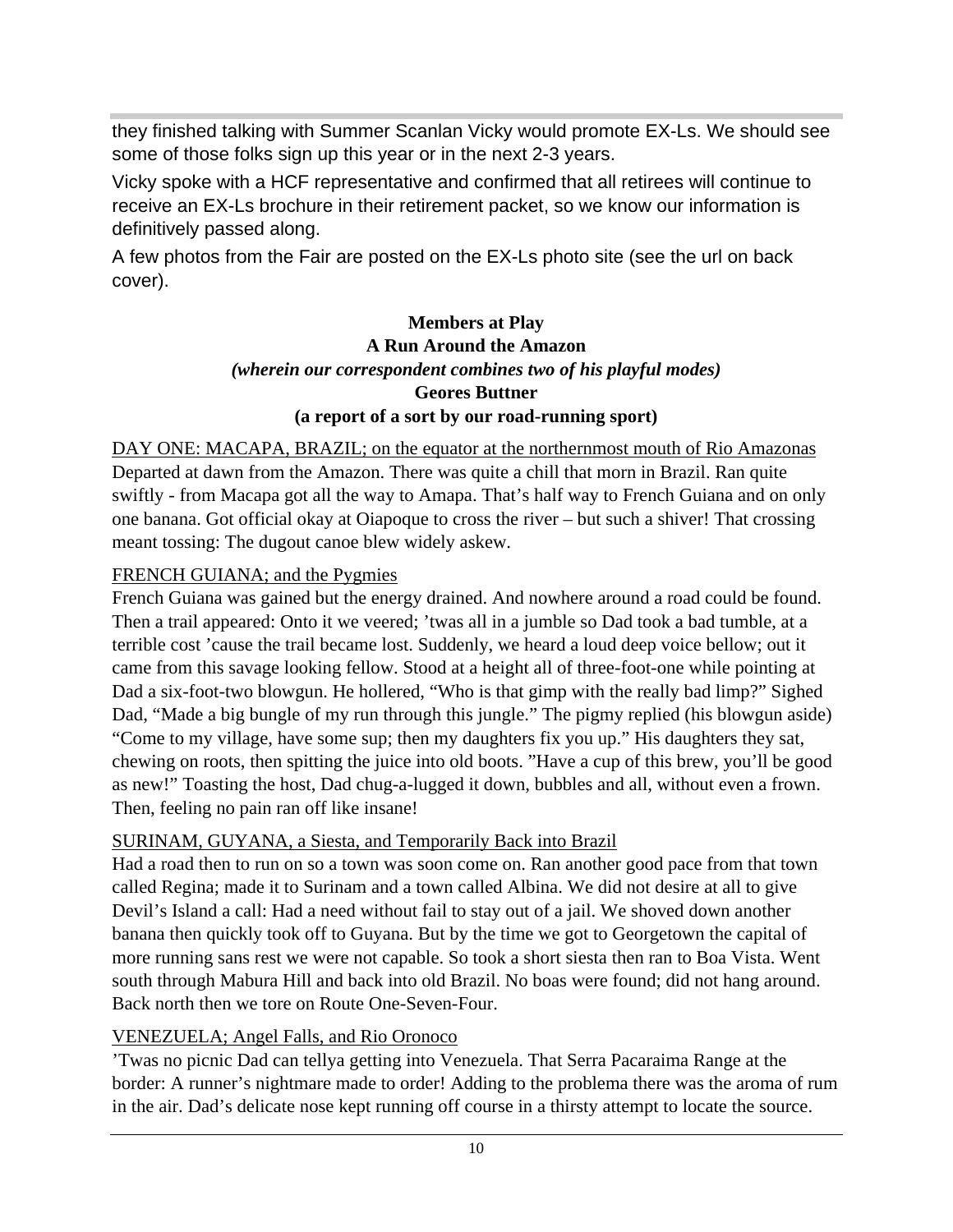Yes, he needed a break from the run; time out for a breath and a quick bit of fun. Angel Falls seemed a good place to do it so we took a long hike to get over to it. There, hid in a dense tropical forest, lies a falls that is higher than all of the rest. But for goodness sakes had to watch for snakes; not wanting to dance with a fer-de-lance. With Dad gazing in awe and feeding the skeeters the water fell nine-hundred ninety-nine meters. Feeling renewed and in a good mood (folk must have thought us totally loco) we ran all the way to the Orinoco. Had Colombia next on the mind and leaving Ve-ne-zu-e-la behind. Ran through Cuidad Bolivar like it wasn't even there.

#### COLOMBIA; another dugout, the paramilitary, and the Pan American Highway

Got to the crossing at the border but the ferry was out of order. A sweet little kid lent us his dugout but it was too small and Dad tumbled out, sharing the river with the piranha, also some caiman and anaconda. But he made it across with no limbs being lost. While warming up for the next run he dried his shoes off in the sun. That next run was on gravel: a piss-poor way to travel. That so-called *Highway* 78 one could really grow to hate! Thanks to the junction to Orocue that day the highway was paved for the rest of the way. The town of Bogota we barely even saw; Colombia's capital came and went in barely a blink, then we crossed the Rio Magdelena, and this time didn't sink. Then along came the paramilitary and things got more than just a little scary. Showed them our pass-a-ports; they got quite out of sorts. Said a visa was needed or we'd be impeded. Dad told 'em, "Catch us if you can; we'll be runnin' down the Pan Am." Without a moment more delay we were off and on our way. But expecting, as likely as not, to hear any second a gun being shot. In any case there was no chase.

#### ECUADOR: A burrito at the equator

We were soon through the door into good old Ecuador. Would like here to note we did not stop to gloat. Just ahead waits the Line, a celebration is fine: We are halfway around and still feeling sound. Had a joyous run to the capital Quito; where we partied on a tough tasty burrito. It might have been made from a small billy goat – one raised on fresh cacti and old creosote. Since we weren't in that much of a hurry, we considered a quick run to Tukure. That was way too bizarre; it's the abode of the Shuar. They're the ones who do head-shrinking; what the heck were we thinking? Decided instead to run to Zorritos 'cause they are known for much better burritos. It being on the coast of Peru, we had Ecuador yet to run through. Ran Route 10 to 1A, hungrily on our way.

#### PERU, and the better burrito

But that mouth-watering run west to Zorritos did not result in any better burritos. Dad could not possibly eat it and starvingly had to delete it. The next short run went back to One. Sudden fierce wind and rain to run through down the Pan Am on the coast of Peru. Just staying on our feet was a challenging feat. Ran tilted west at ten degrees from Chiclayo all the way to ten miles south beyond Trujillo. As suddenly she came, Mariah left the same. Through Lima all the way to Camana was a paradise panorama. East to the Andes, west to the Pacific, the views either way were both terrific. Just past that coast town of Camana; lay the road to the Copacabana. But partying at Lake Titicaca was not a must; the next big goal was to make it into Chile or bust.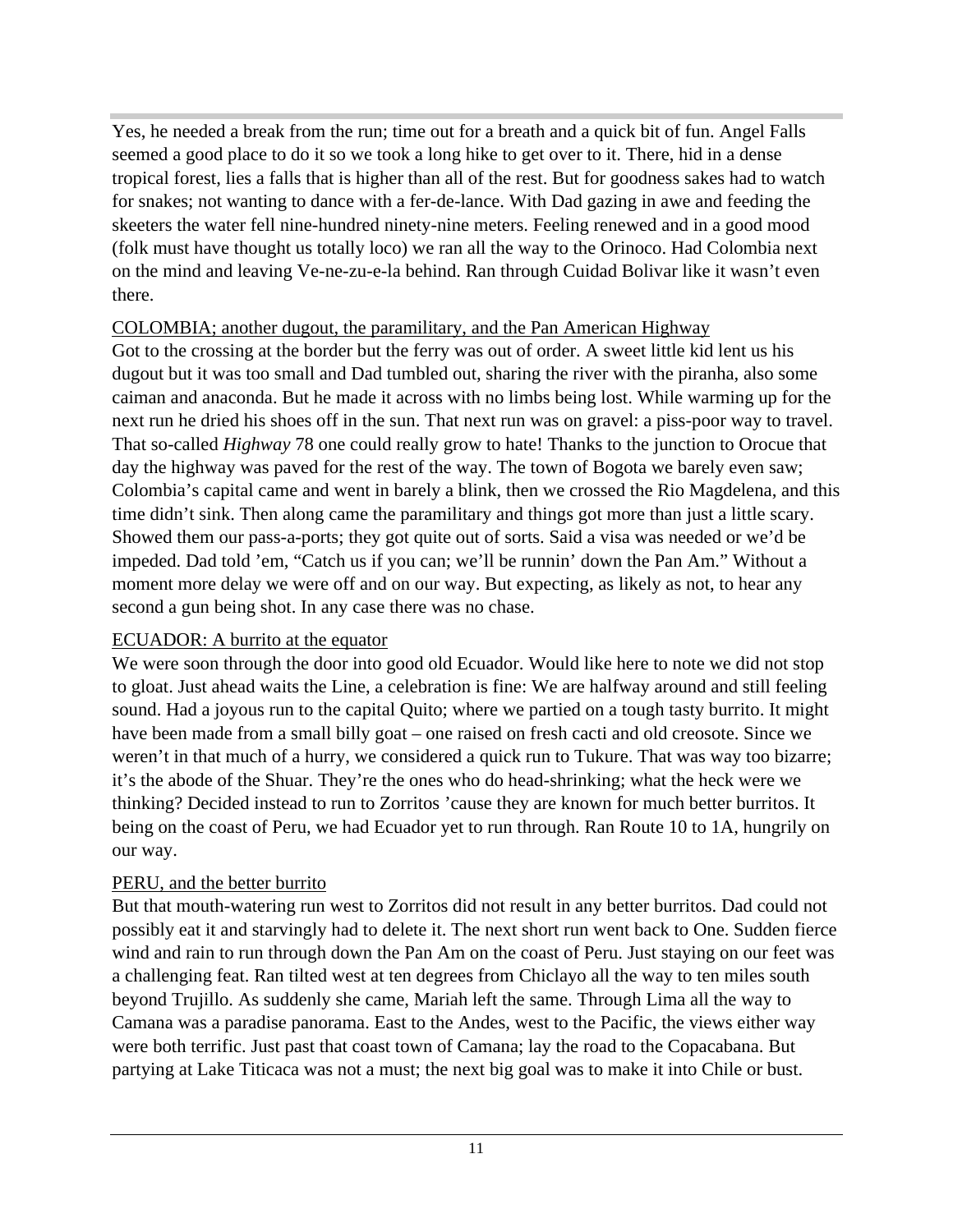#### CHILE and the buffet

*Arica!;* the town that is, and in Chile, yes it is! 'Twas time to run east, but needed a feast. The sign said, "All you can eat!", then they threw us out on the street. The food was ever so delicious, so probably not very nutritious. We were two hours in there. Their kitchen went bare. So it was off again we went; funny: That rhymes with hell-bent. Sang, "Bolivia Here We Come"; There were some folks who thought that was dumb. The Andes were crossed on the slopes of Mount Sayama. The border was crossed on the way to Cochabamba.

#### BOLIVIA and the little burro

Got to Oruro; there was this burro. It kept blocking our path; wouldnt let us go past. Without showing much class, Dad called it an ass; then yelled in its ear, "Get the H outta here!" The burro went home to its mama and we made it to Cochabamba. Went cross the Rio Grande, and entered Rio Grande. We were over half way to Brazil, and without even taking a pill. At San Rafael the road turned to gravel: The soles of our shoes began to unravel. Arrived at the border, new feet were in order.

#### Back in BRAZIL: The cop and ado

The fat border guard said, "Sorry you're barred." "But Sir," replied Dad, "We cannot see where your badge is." Through the squinted eyes spat, *"I don' need no stinkin' bashes!"*: demanded some pesos to cross his palm. "Let's meet at the bank," Dad said in a calm. With a wink we were off, as if in a race, the guard in pursuit, but couldn't keep pace. At the bank didn't stop to wait for that cop. The rest of the run was even more fun; became a front page news affair. Everywhere was tons of fanfare. At every town we ran through there was mucho ado; parades and parties that went on and on. Even to this day they are still going on.

#### The Last Day: BELEM, BRAZIL, at the Southernmost Mouth of Rio Amazonas

At Belem was bedlam. Brazil's president Lula joined in on the hoopla. With muy mucho admiration gave Dad the key to the nation. Got a telegram too from Grandmama, also got one from Barack Obama. He said, "We're so very proud of what you've done I'm flying you home on Air Force One."

#### EPILOGUE: Rio Paraguay

History now, that *Round the Amazon Run,* first, last, and only time that it was ever done. Sorry Uruguay and Paraguay, you were simply just too far away. Argentina was missed as well, so have no tales from there to tell. Will do another run someday, perhaps around the Paraguay, will be sure to stop at Rio Muerto, again in search of a better burrito.

#### ADIOS

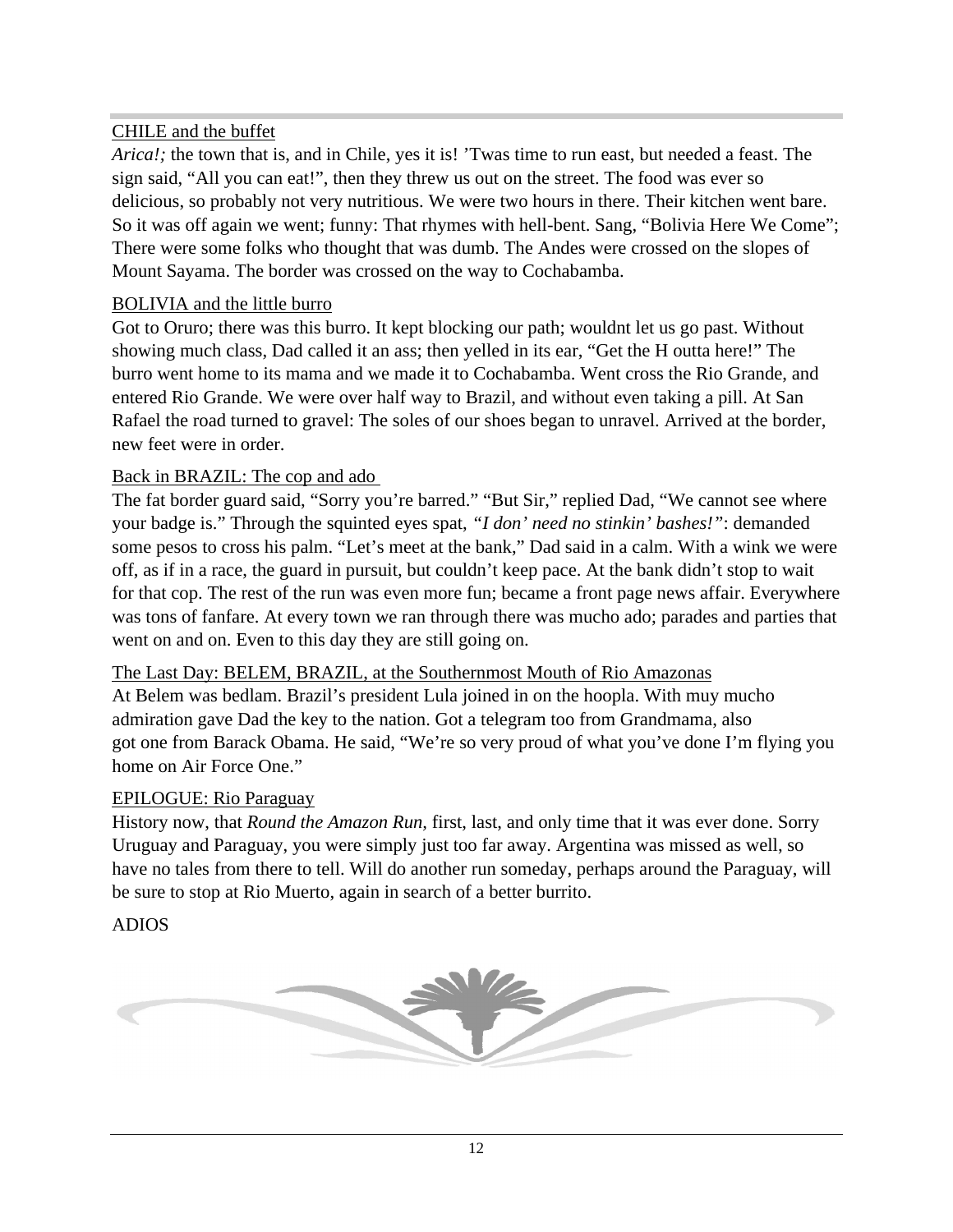| <b>SEE YOU AT THE August 19 LUNCHEON</b>                                                                                                                              |                                        |                                                             |
|-----------------------------------------------------------------------------------------------------------------------------------------------------------------------|----------------------------------------|-------------------------------------------------------------|
| To: Vicky Jared                                                                                                                                                       |                                        |                                                             |
| 4849 John Muir Road                                                                                                                                                   |                                        |                                                             |
| Martinez, CA 94553                                                                                                                                                    |                                        |                                                             |
| Be sure to make reservations by August 16                                                                                                                             |                                        |                                                             |
| <b>From:</b>                                                                                                                                                          |                                        |                                                             |
|                                                                                                                                                                       |                                        |                                                             |
| I plan to attend the Ex-Ls luncheon                                                                                                                                   | $>>$ \$25pp <<                         | <b>PREPAID</b>                                              |
| I I will bring guest(s). Name(s) of guest(s):                                                                                                                         |                                        |                                                             |
|                                                                                                                                                                       |                                        |                                                             |
| $\blacksquare$ I __would like to carpool / __am willing to drive                                                                                                      |                                        |                                                             |
|                                                                                                                                                                       |                                        |                                                             |
| _Please seat me close to the speaker and screen                                                                                                                       |                                        |                                                             |
| Menu: ____Shrimp Louie                                                                                                                                                | Pork Tenderloin                        |                                                             |
|                                                                                                                                                                       |                                        | <b>Total Enclosed:</b>                                      |
| Please make check payable to EX-Ls                                                                                                                                    |                                        |                                                             |
|                                                                                                                                                                       |                                        |                                                             |
|                                                                                                                                                                       |                                        | <b>Welcome New Members</b>                                  |
|                                                                                                                                                                       | <b>Maxine Adams</b>                    | <b>William Baldock</b>                                      |
| <b>In Memoriam</b>                                                                                                                                                    | Darlene deMaricor<br><b>Rick Gough</b> | <b>Kathy Ellington</b><br><b>Donald P. Jourdain</b>         |
|                                                                                                                                                                       | <b>Drew Kemp</b>                       | <b>Robin E. LaFever</b>                                     |
| Gerson Goldhaber<br>Earl Hazelton                                                                                                                                     | <b>Glen Lambertson</b>                 | <b>Alfred McInturff</b>                                     |
|                                                                                                                                                                       | <b>Maudie Noyd</b>                     | Michael O'Keefe                                             |
|                                                                                                                                                                       |                                        | <b>Gladys Perez-Mendez</b> Fred Schlachter                  |
|                                                                                                                                                                       | <b>Esther Schroeder</b>                | <b>Carol Taliaferro</b>                                     |
|                                                                                                                                                                       |                                        | <b>Valerie Vreeland</b><br><i>haanaanaanaanaanaanaanaan</i> |
|                                                                                                                                                                       |                                        |                                                             |
| Lost Members: Mail addressed to the following members has been returned, with no<br>forwarding address. We would appreciate hearing from anyone who could provide the |                                        |                                                             |
| Membership Coordinator with a current address.                                                                                                                        |                                        |                                                             |
| --Al Amon                                                                                                                                                             |                                        |                                                             |
| --Esther Colwell                                                                                                                                                      |                                        |                                                             |
| --Charles Garrett<br>--Donald Lundgren                                                                                                                                |                                        |                                                             |
| --Betty Strausbaugh                                                                                                                                                   |                                        |                                                             |
| $\frac{1}{2}$ Suzanne Stroh, 530 Curtis St., Albany 94706; 510-524-1953; sestroh@gmail.com                                                                            |                                        |                                                             |
|                                                                                                                                                                       |                                        |                                                             |